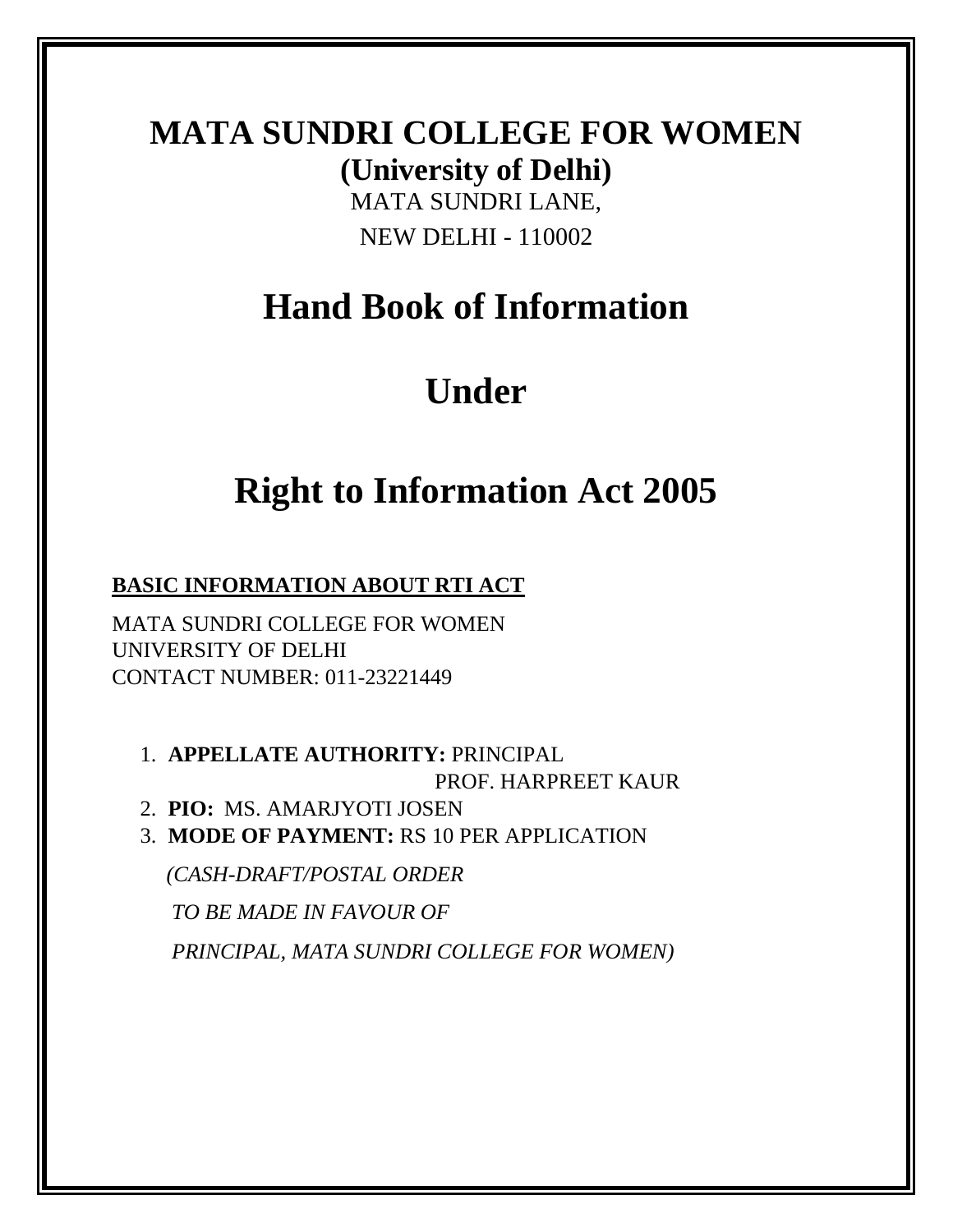|              | <b>Section 4 Chapter</b>                                                             |  |  |  |  |  |  |
|--------------|--------------------------------------------------------------------------------------|--|--|--|--|--|--|
| $1-$         |                                                                                      |  |  |  |  |  |  |
|              | Particulars of organization, functions and duties.                                   |  |  |  |  |  |  |
|              | Name of the college, details of                                                      |  |  |  |  |  |  |
|              | Services rendered.                                                                   |  |  |  |  |  |  |
| $11-$        | Powers and duties of officers and employees.                                         |  |  |  |  |  |  |
| $111 -$      | Procedure followed in decision-making process -                                      |  |  |  |  |  |  |
| $\hbox{IV}-$ | Norms set for the discharge of functions -                                           |  |  |  |  |  |  |
| $V -$        | Rules, regulations, instructions, manuals and records for discharging functions.     |  |  |  |  |  |  |
| VI-          | A statement of the categories of documents that are held by it or under its control. |  |  |  |  |  |  |
| VII-         | Particulars of any arrangement that exists for consultation with or representation   |  |  |  |  |  |  |
|              | by the members of the public in relation to the formulation of its policy or         |  |  |  |  |  |  |
|              | implementation.                                                                      |  |  |  |  |  |  |
| VIII-        | A statement of boards, council committees and other bodies constituted.              |  |  |  |  |  |  |
| IX-          | Directory of officers and employees. Directory is available with college office.     |  |  |  |  |  |  |
| $X -$        | The monthly remuneration received by each of the officers and employees,             |  |  |  |  |  |  |
|              | including the system of compensation as provided in the regulations.                 |  |  |  |  |  |  |
| XI-          | The budget allocated to each agency.                                                 |  |  |  |  |  |  |
| XII-         | The manner of execution of subsidy program.                                          |  |  |  |  |  |  |
| XIII-        | Particulars of recipients of concessions, permits or authorizations granted.         |  |  |  |  |  |  |
| XIV-         | Information available in an electronic form.                                         |  |  |  |  |  |  |
| XV-          | Particulars of facilities available to citizens for obtaining information.           |  |  |  |  |  |  |
| XVI-         | Name designation and other particulars of Public Information Officers.               |  |  |  |  |  |  |
| <b>XVII</b>  | Other Information.                                                                   |  |  |  |  |  |  |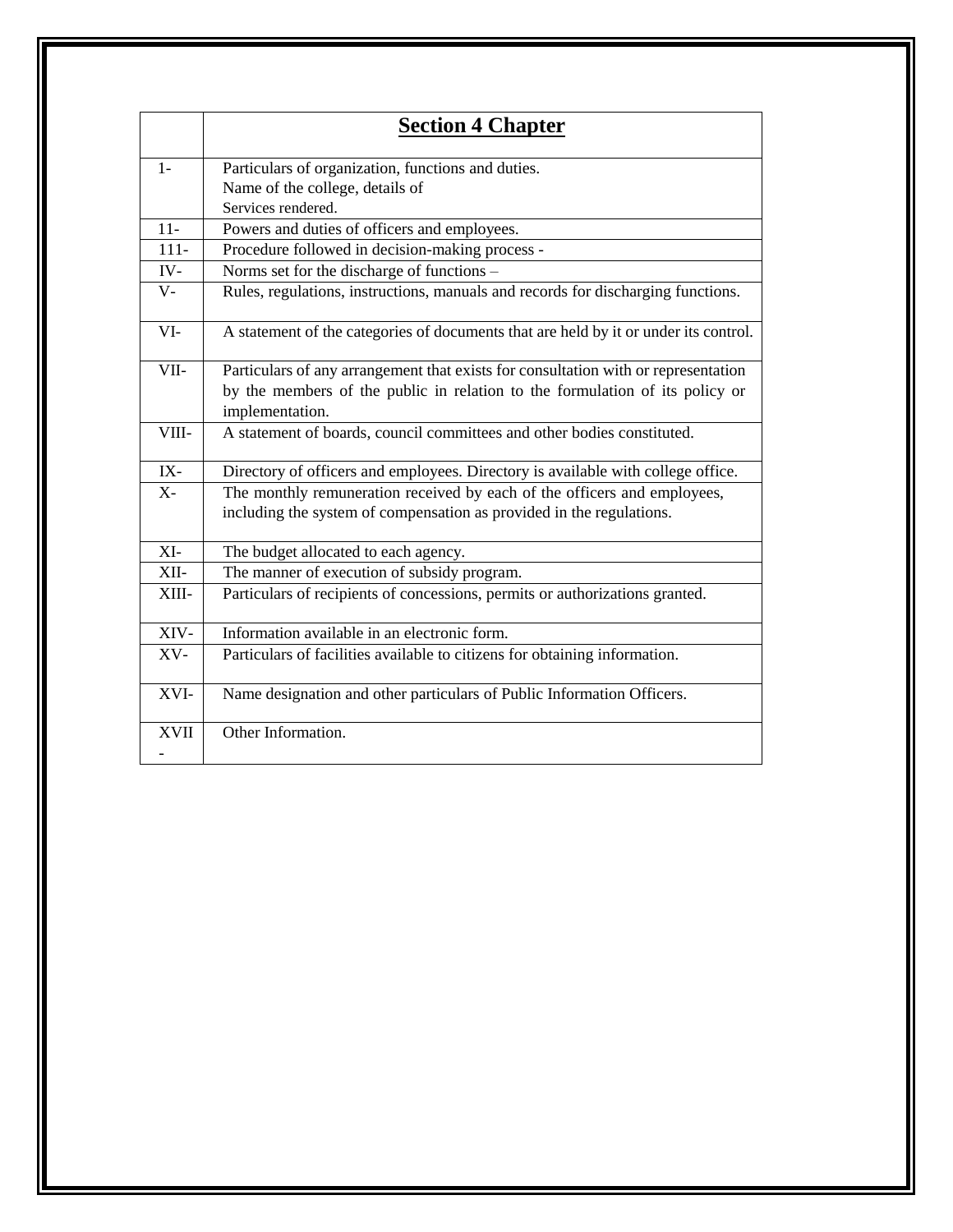## **Section 4 (1) (b) (I)**

## **Particulars of Organization, Functions And Duties:**

#### **Vision Statement:**

Mata Sundri College for Women, named after Mata Sundri Ji, the consort of the Tenth Guru, GURU GOBIND SINGH JI, was established to propagate the cherished ideals of service, leadership, social responsibility and academic pursuits among young women with the motto, "Truth is the highest of all virtues but true living is higher still". The college cherishes the aesthetics of the learning spaces by respecting values of respect, co-operation and empathy. The college promotes intellectual sensitivities and respects diverse viewpoints. The students are oriented to the issues of national and global relevance and they are empowered to be perceptive of the world around them and be informative about issues pertaining to life on personal as well as professional fronts. Beside academic excellence they are also encouraged to strive for an appreciation of arts and aesthetics, intellectual excellence and creativity.

## **Historical relevance and Perspective**

Mata Sundri College for Women, named after Mata Sundri Ji, the consort of the Tenth Guru of Sikhs, Guru Gobind Singh ji, was established to propagate the cherished ideals of service, leadership, social responsibility and academic pursuits among young women with the motto, "Truth is the highest of all virtues but true living is higher still".

Mata Sundri ji guided the Khalsa for 43 years after our great Tenth Guru, Guru Gobind Singh ji left for the heavenly abode. She has stayed for 43 years in Gurdwara Mata Sundri ji adjacent to Mata Sundri College for Women. She had been and will remain forever a source of moral and spiritual guidance for all of us.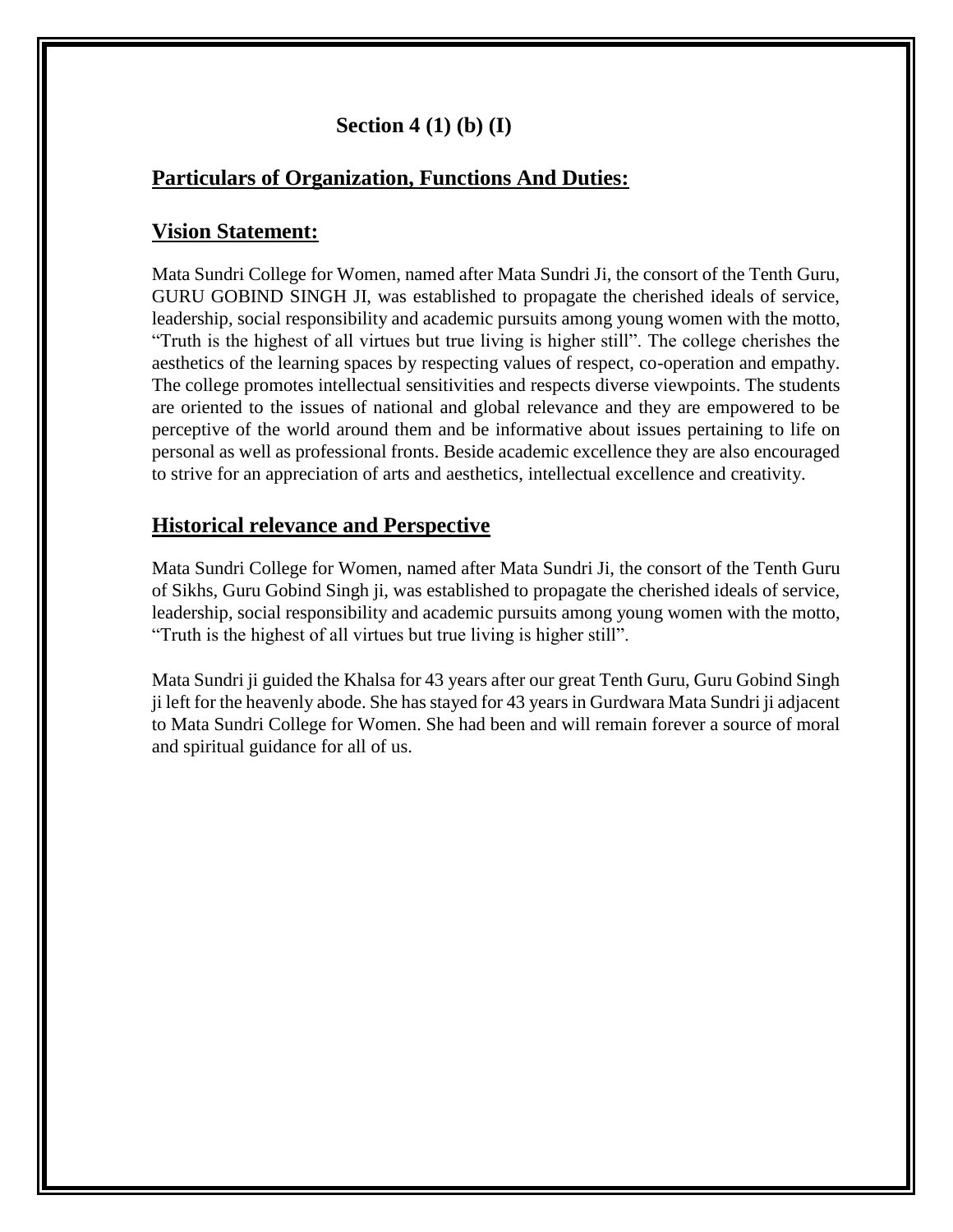# The college imparts instruction and training in the following courses of University of Delhi:

## **Under Graduate Courses**

- B.A. (Hons.) **English**
- B.A. (Hons.) **Hindi**
- B.A. (Hons.) **History**
- B.A. (Hons.) **Philosophy**
- B.A. (Hons.) **Political Science**
- B.A. (Hons.) **Psychology**
- B.A. (Hons.) **Punjabi**
- B.A. (Hons.) **Sanskrit**
- B.A. Programme
- $\bullet$  B.Com. (Hons.)
- B.Com Programme
- **B.El.Ed.**
- B.Sc.(Hons.) **Computer Science**
- B.Sc.(Hons.) **Mathematics**
- B.Sc.(Hons.) **Statistics**

## **Post Graduate Courses**

- M.A Hindi
- M.A Political Science
- M.A Punjabi
- M.A Sanskrit

## **UGC Approved Vocational Courses**

- Computer Application
- Tour & Travel Management
- Textile Designing
- Foreign Languages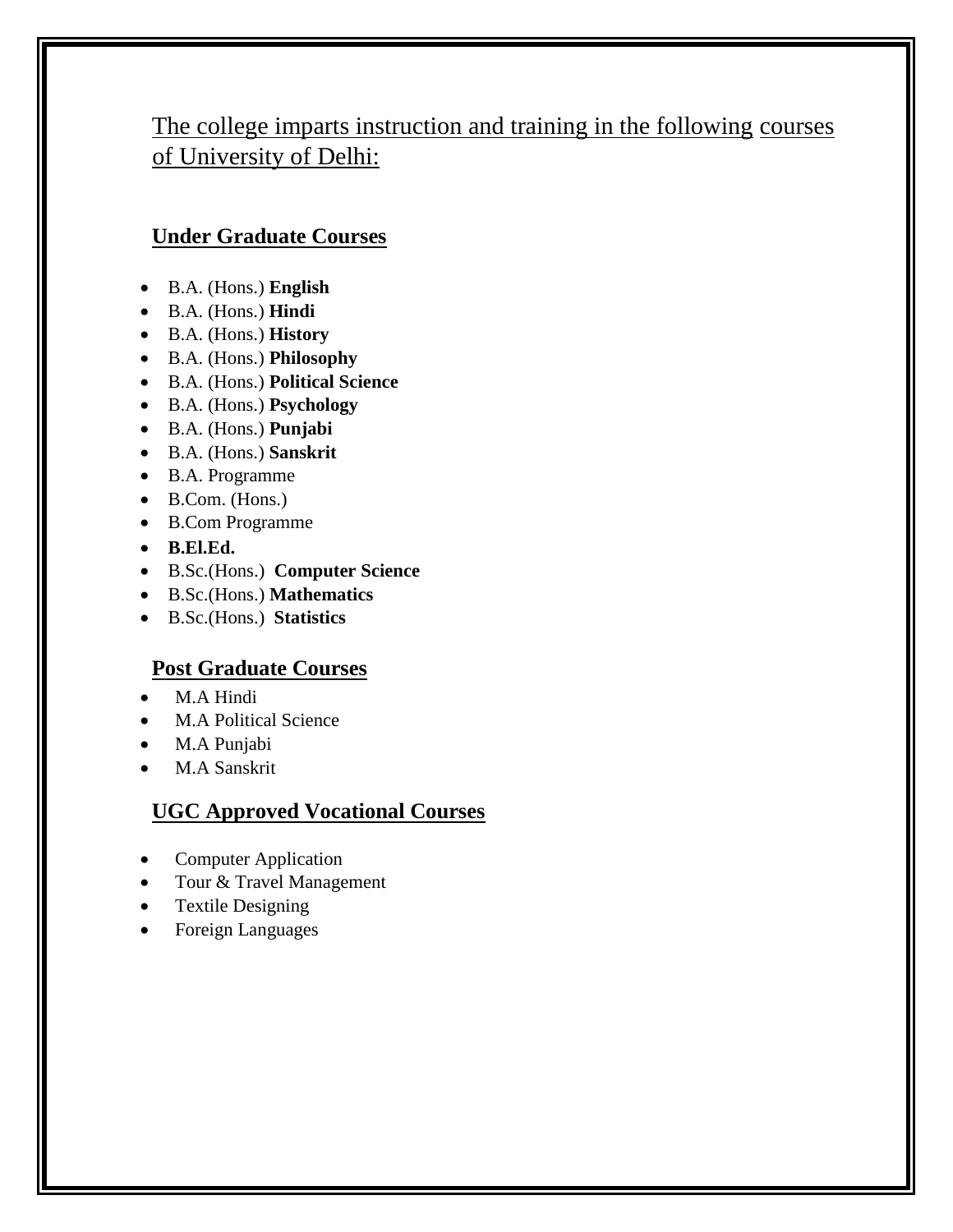## **Expectation of the college from the public for enhancing its effectiveness and efficiency**

**The college views citizens and parents as important stakeholders in ensuring effective delivery of education.**

#### **Arrangements and methods made for seeking public participation /contribution:**

Public involvement in the affairs of the college is through nomination of people from various walks of public life on its Governing body and other Committees as required by various Ordinances of University of Delhi.

#### **Mechanism available for monitoring the service delivery and public grievance resolution:**

Management of the various activities of the college is supervised by the Principal through the Staff Council and designated committees constituted by the Staff Council. Monitoring of the affairs of the college is through its College Governing Body, Academic Council & Executive Council of the University of Delhi.

#### **Address of the College**:

Office of the Principal, Mata Sundri College for Women, Mata Sundri Lane, New Delhi - 110002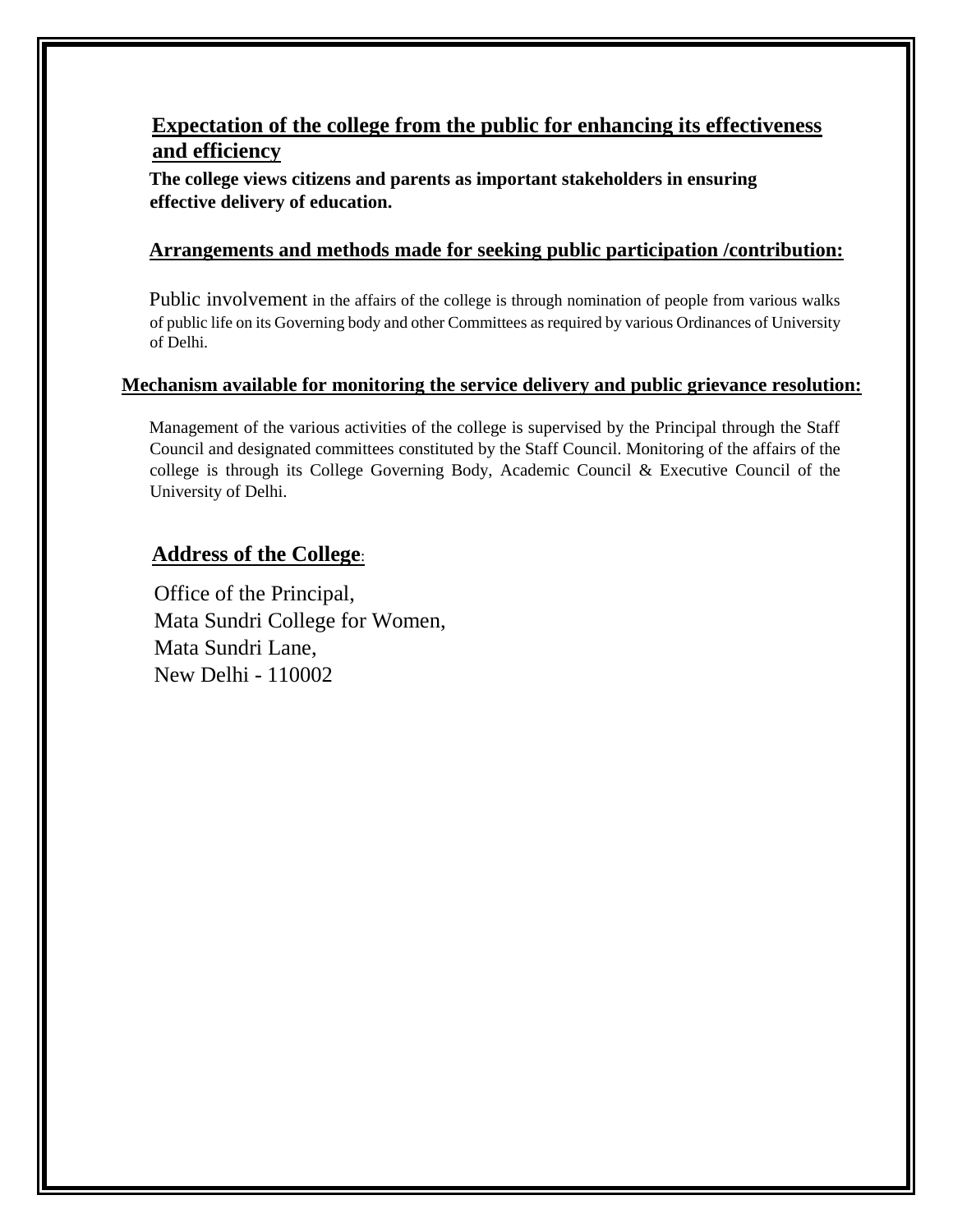# **Section 4 (1) (b) (ii)**

# **Powers and duties of the officers and employees:**

| <b>Functionary</b>                   | <b>Powers</b>                                            | <b>Name</b>                | <b>Duties</b>                                                                                                                                                                                                                                                                                                                                                                                                                                                                                                           |  |  |
|--------------------------------------|----------------------------------------------------------|----------------------------|-------------------------------------------------------------------------------------------------------------------------------------------------------------------------------------------------------------------------------------------------------------------------------------------------------------------------------------------------------------------------------------------------------------------------------------------------------------------------------------------------------------------------|--|--|
| 1. Principal                         | Principal -<br>Academic and<br>Executive<br>Officer      | Prof. Harpreet<br>Kaur     | The Principal is the Academic and Executive<br>Officer of the College. The Principal is responsible<br>for the proper administration of the College,<br>imparting instruction and the maintenance of<br>discipline. The Principal has the power to incur<br>expenditure in accordance with the rules/procedure<br>prescribed by the Governing Body/UGC,<br>University of Delhi. The Principal is on the<br>Selection Committee<br>for<br>recommending<br>recruitment/ promotion of teaching and non-<br>teaching staff. |  |  |
| 2. Administrative<br>Officer (Admin) | Head Of The<br>Administration<br>Department              | S. Manjit<br>Singh (offg.) | Day to day running of the Admin Office. Discipline<br>and functioning of non-teaching and class IV staff,<br>maintenance of administrative records and any<br>other duties assigned by the Principal. Arranges<br>Governing Body Meetings.                                                                                                                                                                                                                                                                              |  |  |
| 3. Bursar                            | In charge of<br><b>Accounts</b><br>Department            | Dr. Lokesh<br>Kumar Gupta  | Supervise the maintenance of various college<br>financial and property accounts and their audit.<br>Responsible for assigning work and proper<br>functioning of the staff in accounts department and<br>their discipline. Any other duties assigned by the<br>Principal                                                                                                                                                                                                                                                 |  |  |
| 4. Section Officer<br>(Accounts)     | To report to the<br>Bursar on all<br>Accounts<br>matters | S. Manjit<br>Singh         | Responsible for supervision of the day to day<br>functioning of the Accounts Section                                                                                                                                                                                                                                                                                                                                                                                                                                    |  |  |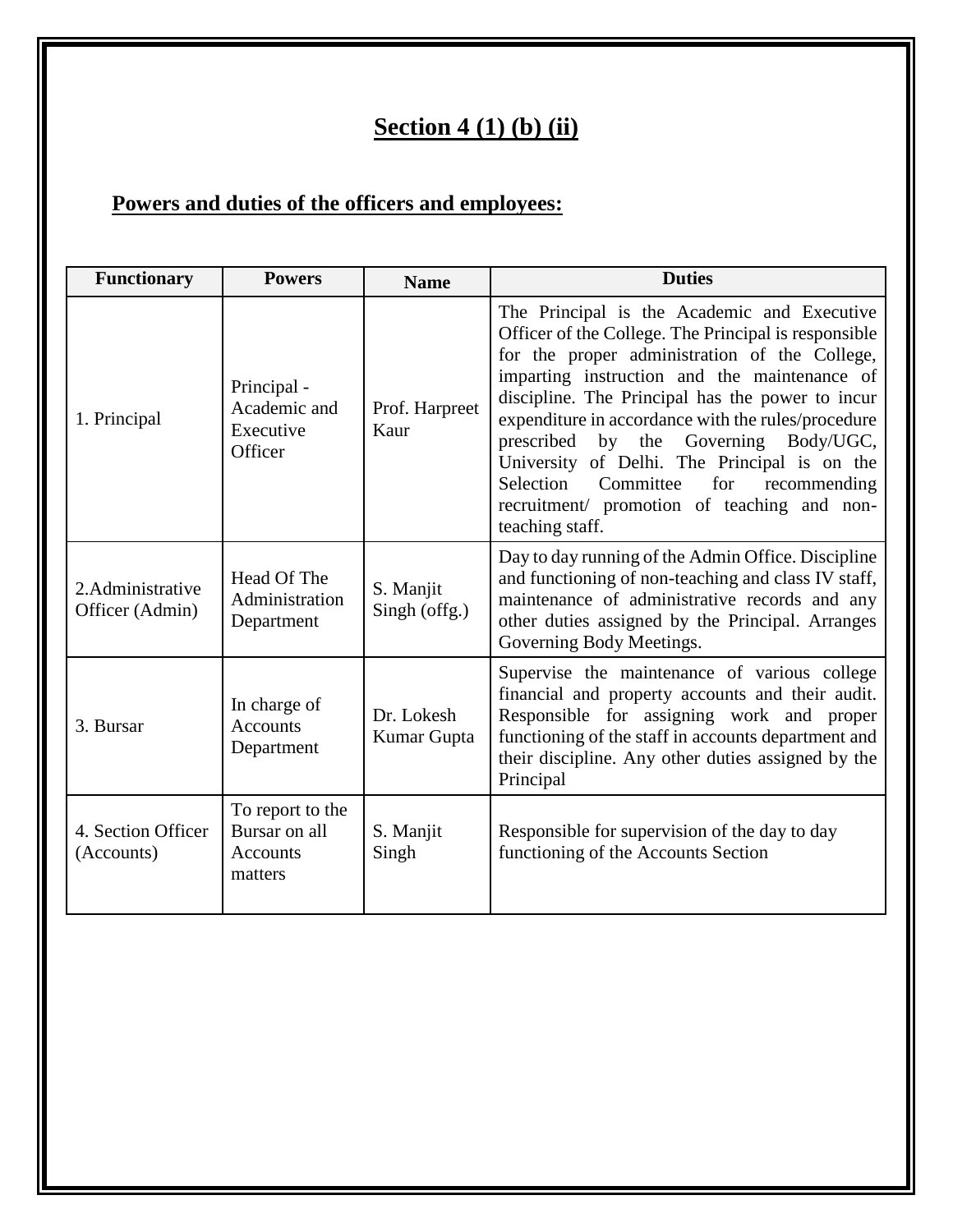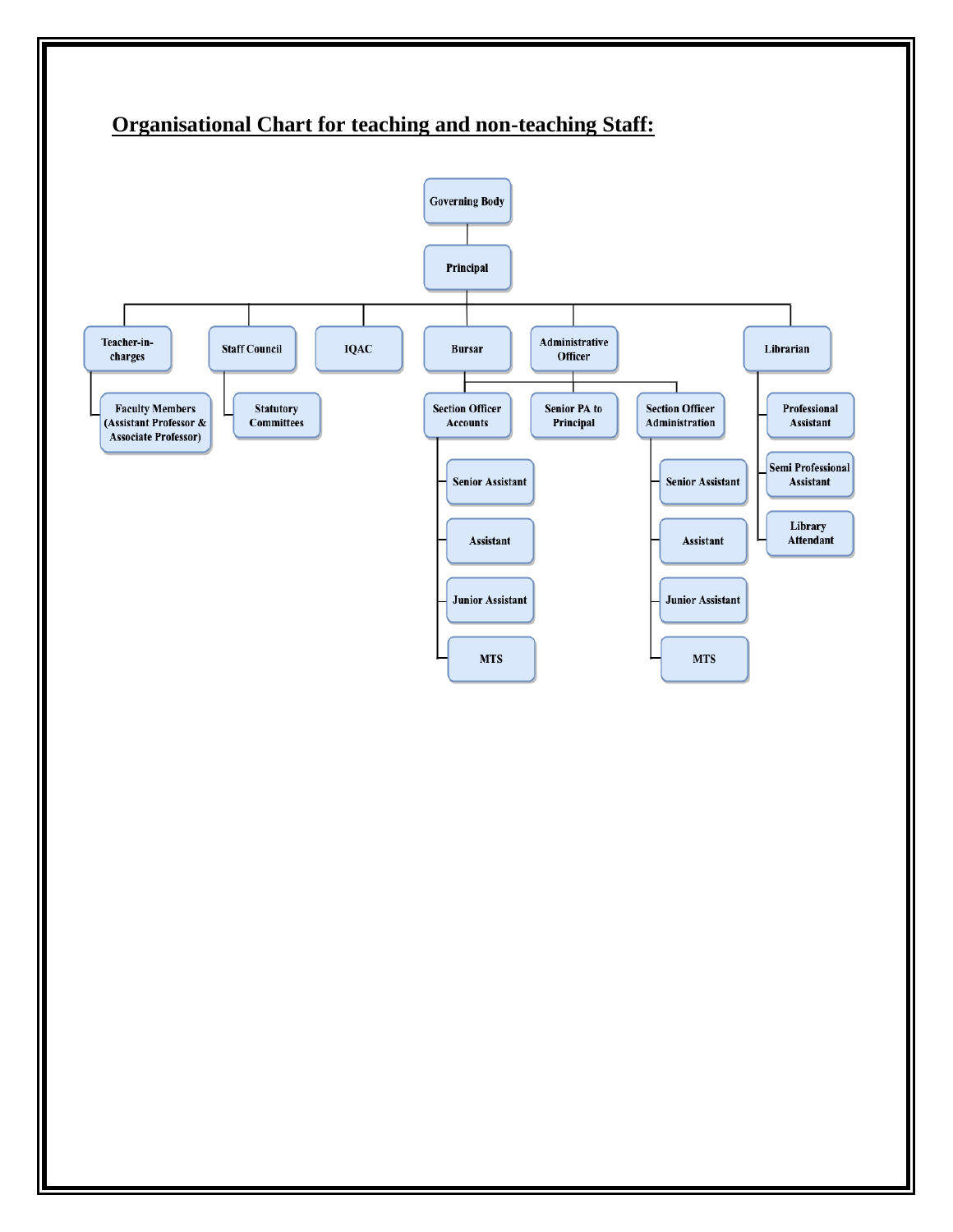## **Section 4 (1) (b) (iii)**

#### **Procedure followed to take a decision in various matters:**

The Principal is the Chief Executive and Academic Officer of the college. She is responsible for appropriate administration and organization of teaching and extra- curricular activities in the college.

Decisions in matters of organizing admissions, sports, extra-curricular activities, preparation of college time table, allocation of extra-curricular work of teachers not involving payment of remuneration, laying guidelines for purchases including Library books and lab Equipment, Maintenance of Infrastructure and facilities, Discipline, Student advisory and welfare activities and conduct of Examination are taken by the Staff Council/Committees formed by the staff council, subject to the provisions of the Act, Statutes and Ordinances of the University.

The decisions regarding institution, suspension or abolition of teaching and non- teaching posts are taken by the Governing Body. The college functions under the general supervision and control of the Governing Body.

## **Section 4 (1) (b) (iv)**

#### **Norms set by the college for discharging its functions:**

Norms and standards for various academic activities of the college are set by the competent authority such as the Academic Council and Executive Council of the University and by Staff Council and Governing Body of the College.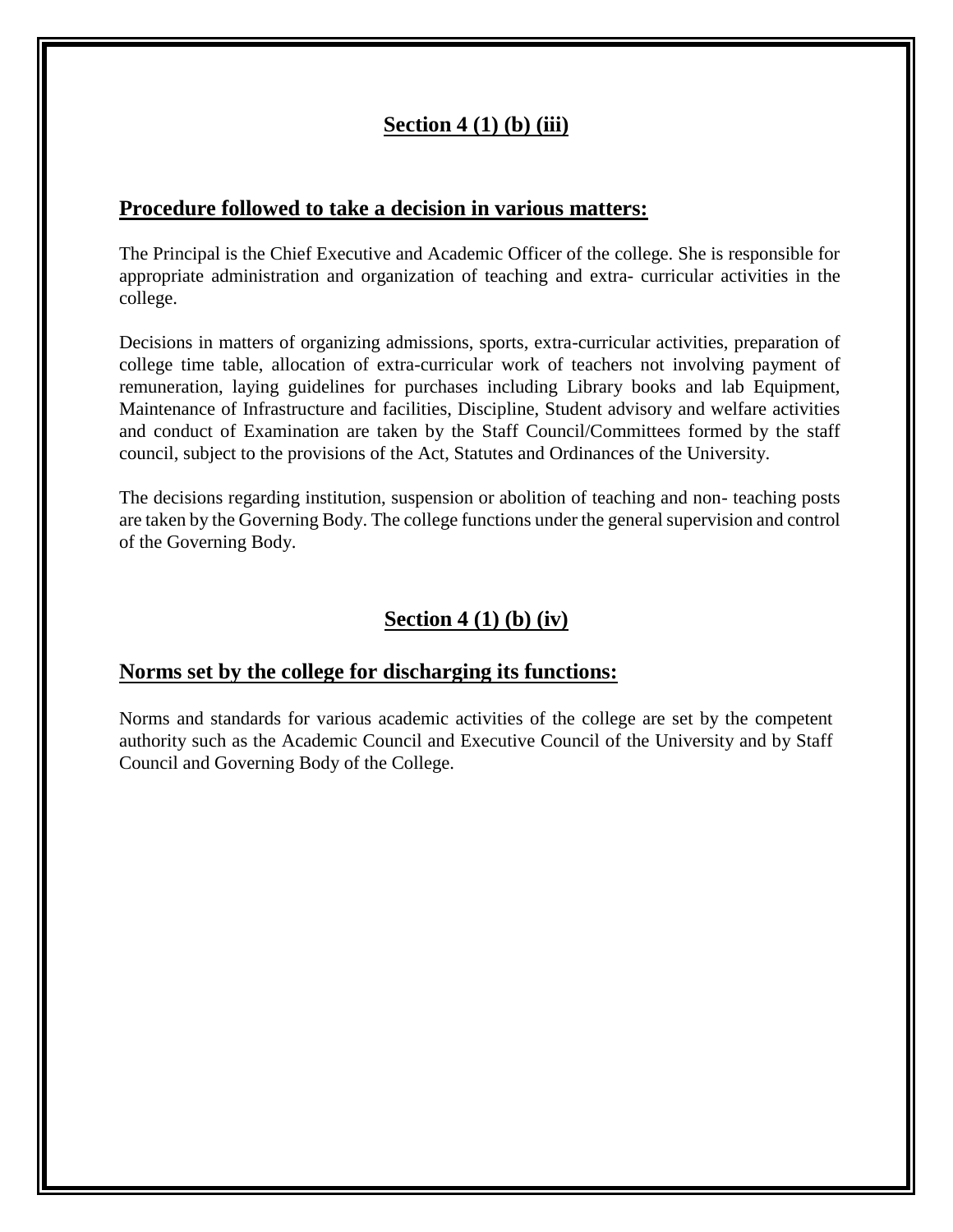## **Section 4(1) (b) (v)**

## **Rules, regulations and instructions used:**

- 1. Statutes of the University of Delhi as contemplated in the Delhi University Act, 1922.
- 2. Ordinance of the University as contemplated under the Delhi University Act, 1922
- 3. Regulations / instructions for admission and examination regarding all the courses (under-graduate / post-graduate / research) of studies.
- 4. University Non-teaching Employees (Terms and Conditions of Service) Rules, 1971
- 5. Various rules / instructions concerning personnel management for the teaching and non-teaching staff as approved by the University and adopted by the Governing Body.
- 6. Fundamental Rules and Supplementary Rules of Government of India except where the University has its own provisions with regard to teaching and non-teaching staff as approved by the university and adopted by governing body.

# **Section 4 (1) (b) (vi)**

## **Official documents and their availability:**

- 1. The College prospectus as published every year.
- 2. Annual report of the college as published every year.
- 3. Audited Accounts of the college as published
- 4. Audit Report for the Annual audited accounts as Published.
- 5. University Calendar Vol. I dealing with Statutory provisions can be accessed at Delhi University website- www.du.ac.in
- 6. University Calendar Vol. II dealing with various courses.

*NB. Matter pertaining to examination (confidential), paper setting, evaluation of scripts and consequent procedures; composition and proceeding of the selection Committees and minutes of the Governing Body and Staff Council are confidential and not available in public domain.*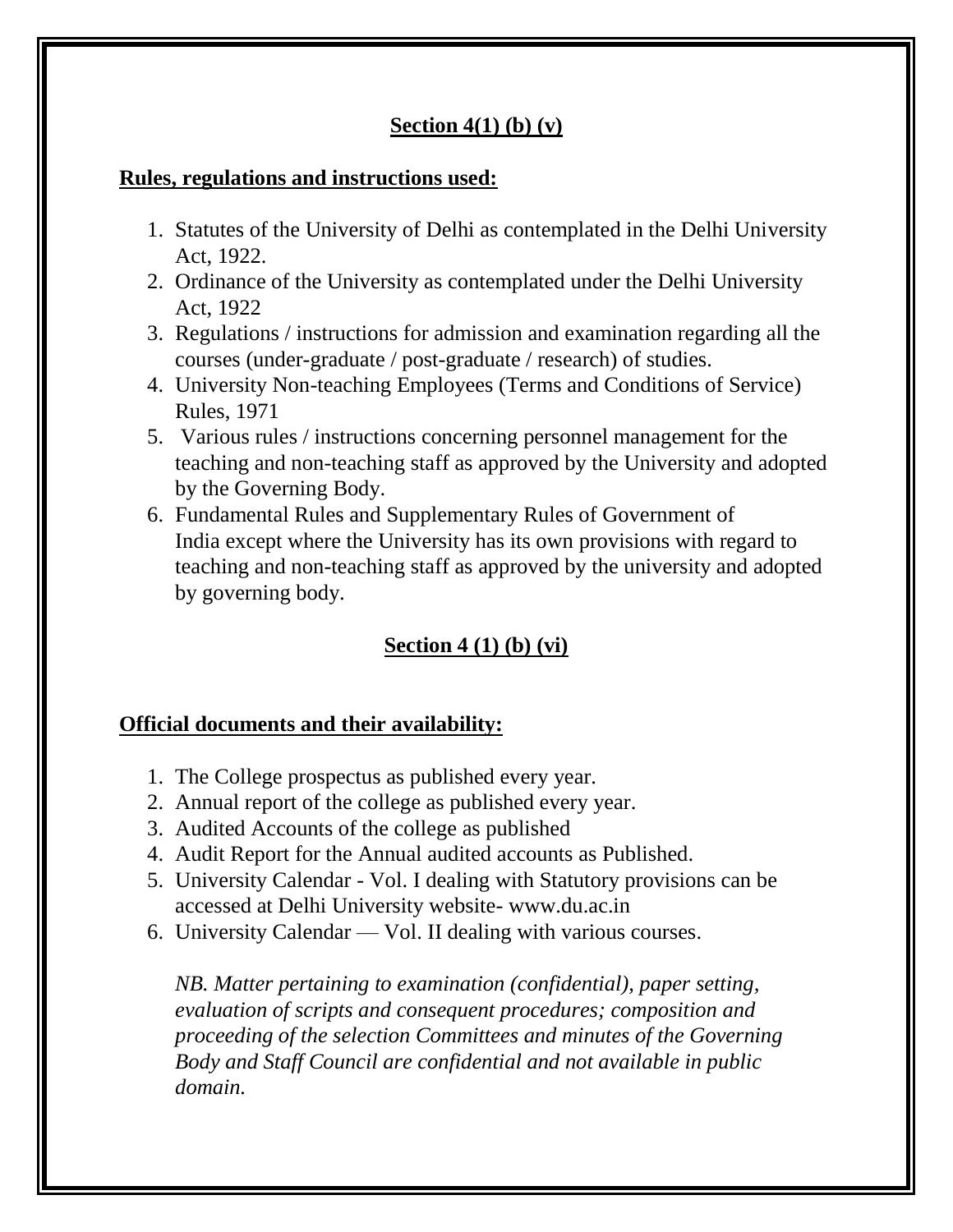# **Section 4(1) (b) (vii)**

# **Mode of public participation:**

- The College Governing Body which directly supervises the affairs of the college has members who are eminent personalities of the society.
- Various Committees are formed As per Ordinances of University of Delhi and public participation is ensured as per Ordinance applicable.
- The college has a parent teacher meet and a regular interaction with parents by organizing Parent Teacher Meet and also engages with alumni.
- Besides, the college holds public interaction programmes and open session at the time of admissions.

# **Section 4 (1) (b) (viii)**

## **Staff Council Committees:**

- 1. Workload Committee
- 2. Time Table Committee
- 3. Central Admission Committee
- 4. Anti Ragging Committee
- 5. Internal Complaints Committee (ICC)
- 6. Grievance Redressal Committee
- 7. SC/ST Cell
- 8. Minorities Cell
- 9. Placement and Internship Cell
- 10. Student Advisors
- 11. Fee Concession and Scholarship Committee
- 12. Stock Verification Committee
- 13. Internal Assessment Committee
- 14. Short of Attendance Committee
- 15. Central Alumni Association Committee
- 16. Annual Day Committee
- 17. Building Maintenance Committee
- 18. Purchase Committee
- 19. Provident Fund Committee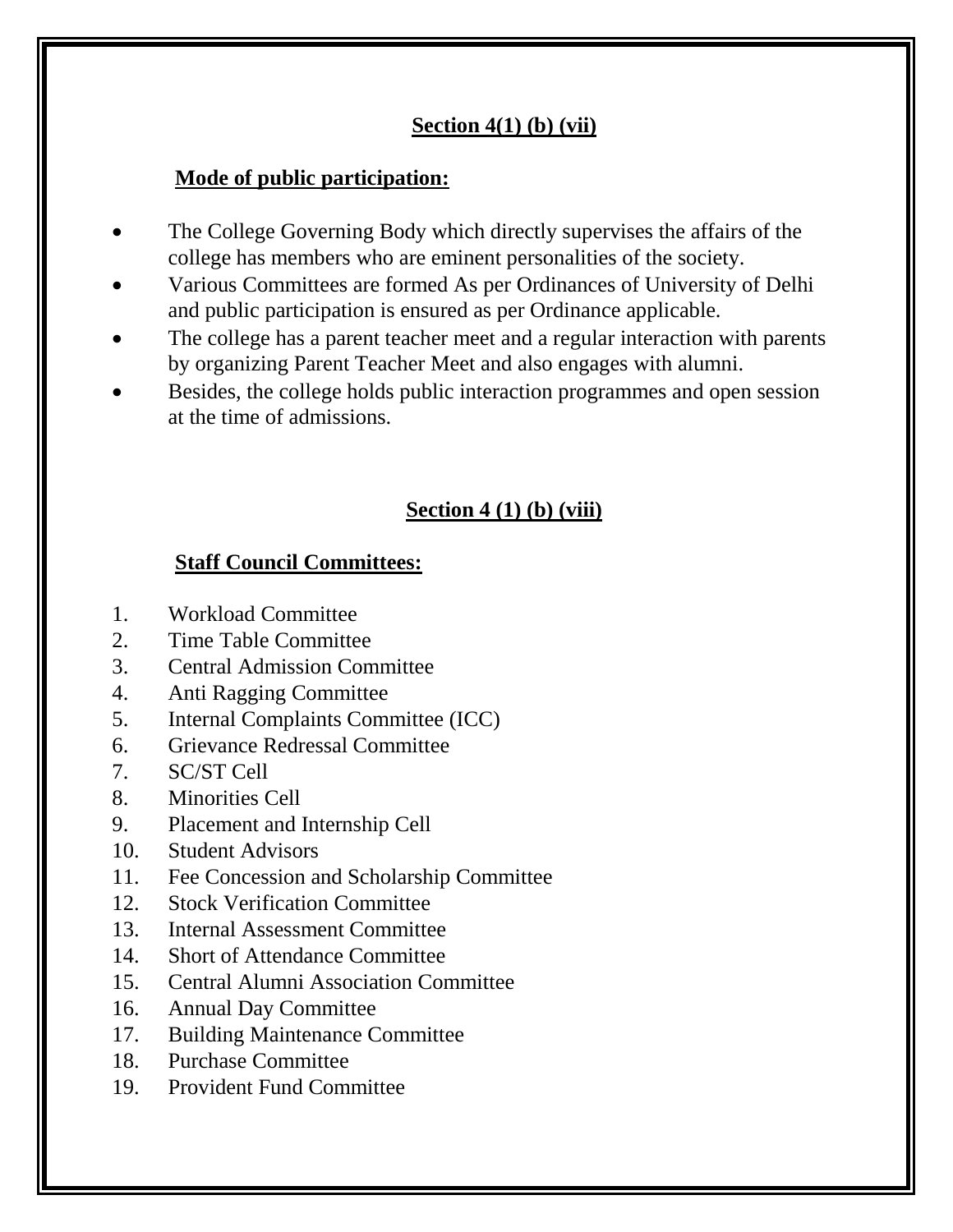- 20. Election Committee
- 21. Garden Committee
- 22. Library Committee (Departmentwise)
- 23. Library Progression Committee
- 24. NSS
- 25. NCC
- 26. Magazine Committee
- 27. Sports Board
- 28. Cultural Committee
- 29. Canteen Committee
- 30. Hygiene Committee
- 31. Academic Affairs Committee
- 32. B.A. (prog) Committee
- 33. Enabling Unit
- 34. Equal Opportunity Cell
- 35. Proctorial Board
- 36. Women Development Cell
- 37. Quiz Committee
- 38. Discipline and Orientation
- 39. College Festival Committee (Saarang Committee)
- 40. Prize
- 41. Divinity
- 42. Decoration
- 43. Examination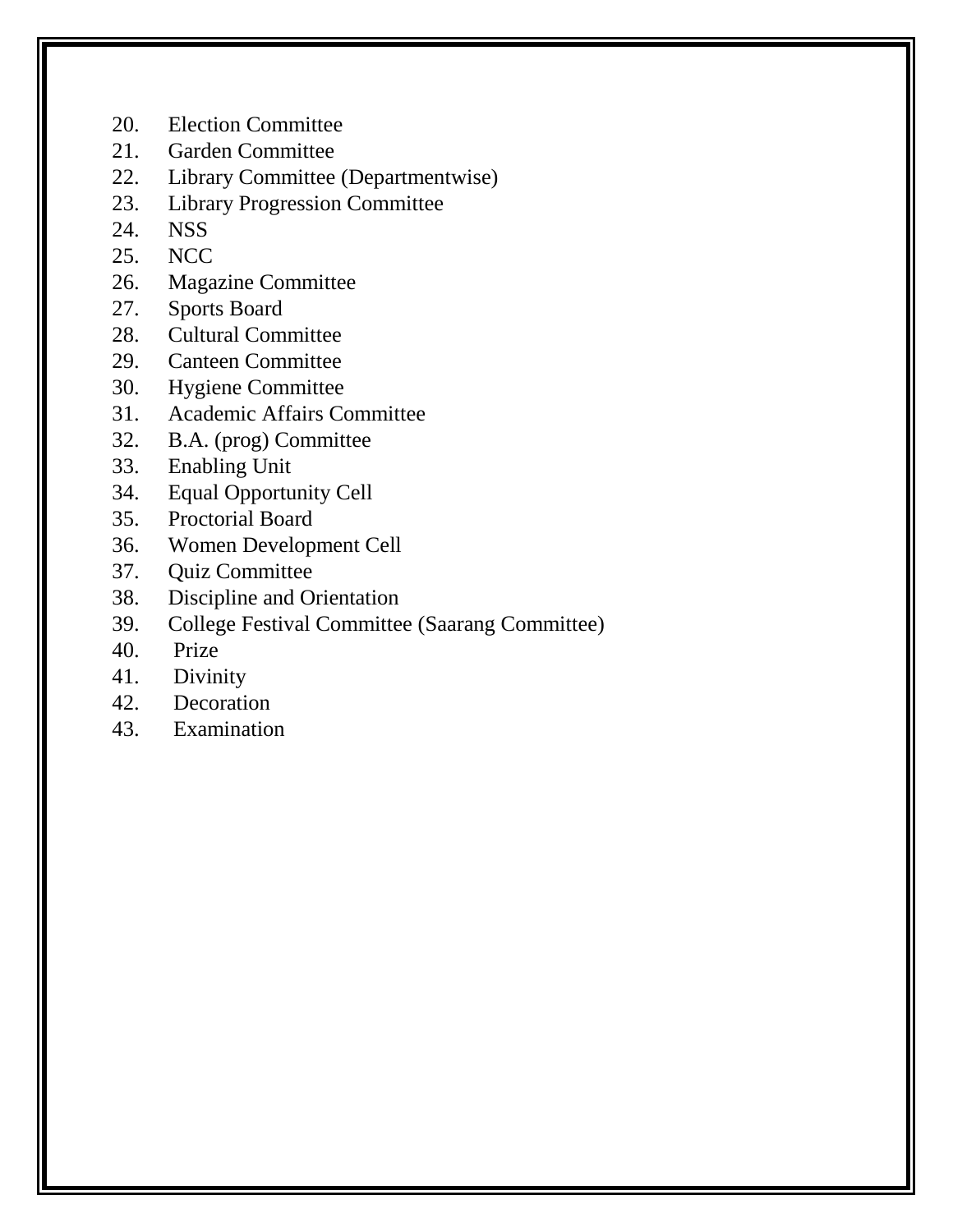# **Societies:**

| Sr.No.           | <b>Academic</b>         | Sr.No          | <b>Cultural</b>  | Sr.No            | <b>Central Societies</b> | Sr.No            | <b>Departmental Societies</b> |
|------------------|-------------------------|----------------|------------------|------------------|--------------------------|------------------|-------------------------------|
|                  | <b>Societies</b>        |                | <b>Societies</b> |                  |                          |                  |                               |
|                  | Milestone: The          |                |                  |                  | Gandhi Study Circle      | $\mathbf{1}$     | Meraki, The English           |
| 1.               | Civil Services          | 1.             | Virsa            | 1.               |                          |                  | <b>Literary Society</b>       |
|                  | Society                 |                |                  |                  |                          |                  |                               |
| 2.               | Motivation to           | 2.             | Kayra            | 2.               |                          | 2.               | Earthcon, Department of       |
|                  | <b>MBA Cell</b>         |                |                  |                  | Enactus                  |                  | <b>Environmental Science</b>  |
| 3.               | Motivation to           | 3.             | Quiz Up          | 3.               | Uddham, the              | 3.               | Invictus, Department of       |
|                  | <b>Masters Cell</b>     |                |                  |                  | Entrepreneurship Cell    |                  | Commerce                      |
| $\overline{4}$ . | CA/CS Cell              | 4.             | Parindey         | $\overline{4}$ . |                          | $\overline{4}$ . | Kasak, BA (prog)              |
|                  |                         |                |                  |                  |                          |                  | Society                       |
| 5.               | <b>Online Technical</b> | 5.             | Pratibimb,       |                  |                          | 5 <sub>1</sub>   | Polimates, Department         |
|                  | Committee               |                | The Film         |                  |                          |                  | of Political Science          |
|                  |                         |                | Society          |                  |                          |                  |                               |
|                  | Documentation           |                | Verbattle,       |                  |                          |                  | Aarsi, (Literary Society)     |
| 6.               | Cell                    | 6              | The Debating     |                  |                          | 7.               | Department of Punjabi         |
|                  |                         |                | Society          |                  |                          |                  |                               |
| $\overline{7}$   | <b>Research Board</b>   | $\overline{7}$ | Kala, The        |                  |                          | $\overline{8}$ . | Gaatha, The History           |
|                  |                         |                | Fine Arts        |                  |                          |                  | Society                       |
|                  |                         |                | Society          |                  |                          |                  |                               |
|                  |                         | $\overline{8}$ | Dharohar,        |                  |                          | 9.               | Psychology Association,       |
|                  |                         |                | The Heritage     |                  |                          |                  | The Department of             |
|                  |                         |                | Society          |                  |                          |                  | Psychology                    |
|                  |                         | 9.             | Photography      |                  |                          | 10               | Astitva, The Department       |
|                  |                         |                | and Movie        |                  |                          |                  | of Philosophy                 |
|                  |                         |                | Making           |                  |                          |                  |                               |
|                  |                         |                | Society          |                  |                          |                  |                               |
|                  |                         |                |                  |                  |                          | 11               | Asymptote, Department         |
|                  |                         |                |                  |                  |                          |                  | of Mathematics                |
|                  |                         |                |                  |                  |                          | $\overline{12}$  | Hindi Sahitya Parishad,       |
|                  |                         |                |                  |                  |                          |                  | Department of Hindi           |

# **Section 4(1) (b) (ix)**

# **Directory of faculty, officers and employees:**

The directory is available with the college office.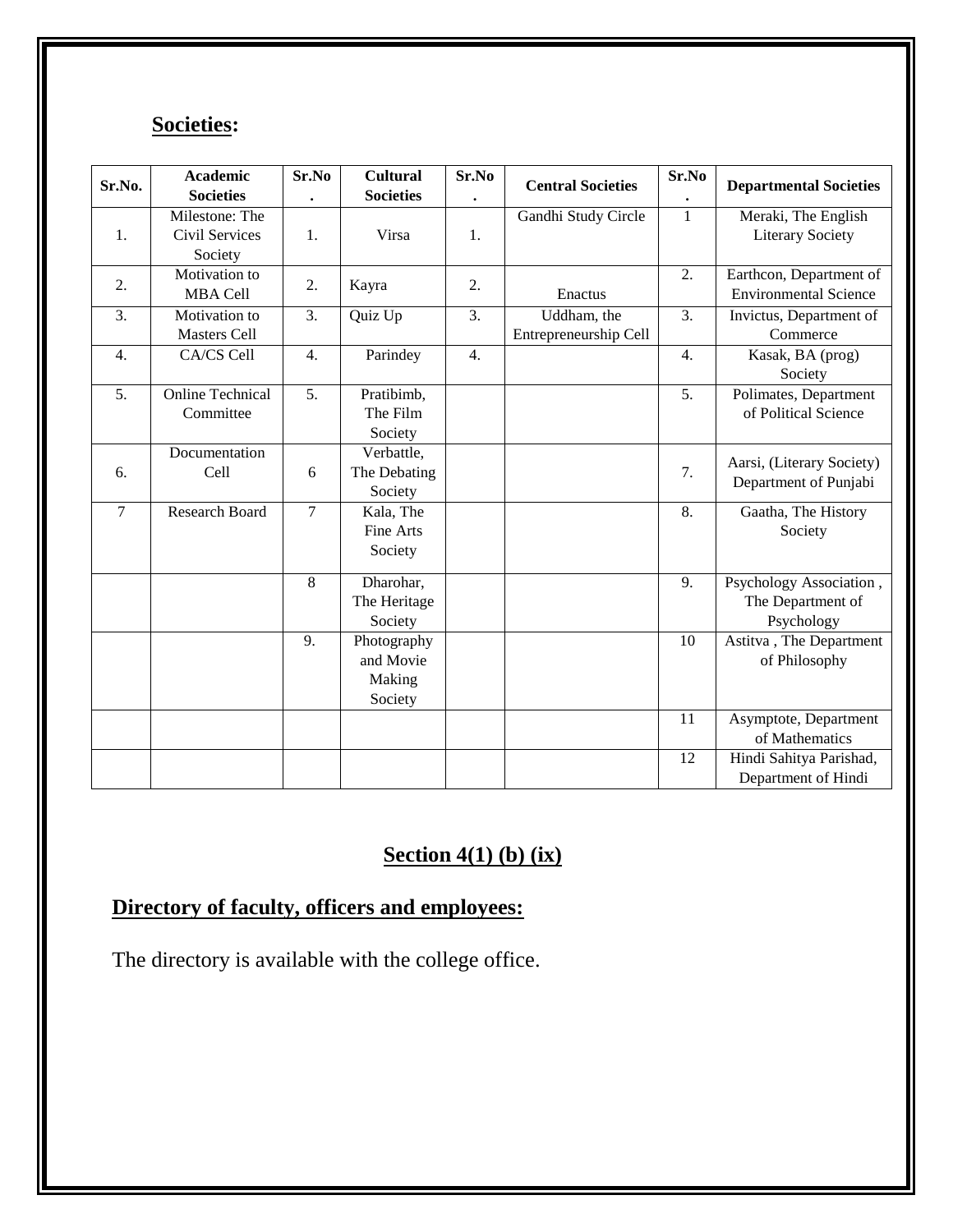## **Section 4(1)(b)(x)**

# **Monthly remuneration received by each of its employees:**

The pay scales of various teaching and non-teaching staff are as prescribed by the University Grants Commission and adopted by the University. (As per implementation of VI pay commission the pay of various categories of employees is under review and approval) (All Figures In INR)

| S.No.  | Pay Level As per 7 CPC | Grade Pay /<br><b>Academic</b><br><b>Grade Pay</b> | <b>Posts</b>                       |
|--------|------------------------|----------------------------------------------------|------------------------------------|
| $1-$   | Pay Level 14           | 10000                                              | Principal (post graduate college)  |
| $2 -$  | Pay Level 13A          | 9000                                               | <b>Associate Professor</b>         |
| $3-$   | Pay level 12           | 8000                                               | Reader                             |
| $4-$   | Pay Level 11           | 7000                                               | Assistant Professor (senior scale) |
| $5-$   | Pay Level 10           | 6000                                               | <b>Assistant Professor</b>         |
| $6-$   | Pay Level 10           | 6000                                               | Librarian                          |
| $7-$   | Pay Level 10           | 5400                                               | Administrative officer             |
| $8-$   | Pay Level 07           | 4600                                               | Section Officer, Sr.P.A.           |
| $9 -$  | Pay Level 06           |                                                    | Profesional. Assistant             |
| $10-$  | Pay Level 06           |                                                    | Senior Assistant                   |
| $11 -$ | Pay Level 04           |                                                    | Assistant                          |
| $12 -$ | Pay Level 02           |                                                    | Jr. Assistant                      |
| $13 -$ | Pay Level 02           |                                                    | Caretaker (Jr. Assistant Store)    |
| $14-$  | Pay Level 01           |                                                    | Library Attendant                  |
| $15 -$ | Pay Level 01           |                                                    | Daftri                             |
| $16-$  | Pay Level 01           |                                                    | Office Attendant,                  |
| 17.    | Hire/Pay Level 01      |                                                    | Safai Karamchari, Security         |
| 18.    | Pay Level 01           |                                                    | Guard, Sanitary Officer.           |
| 19     | Pay Level 01           |                                                    | Laboratory Assistant               |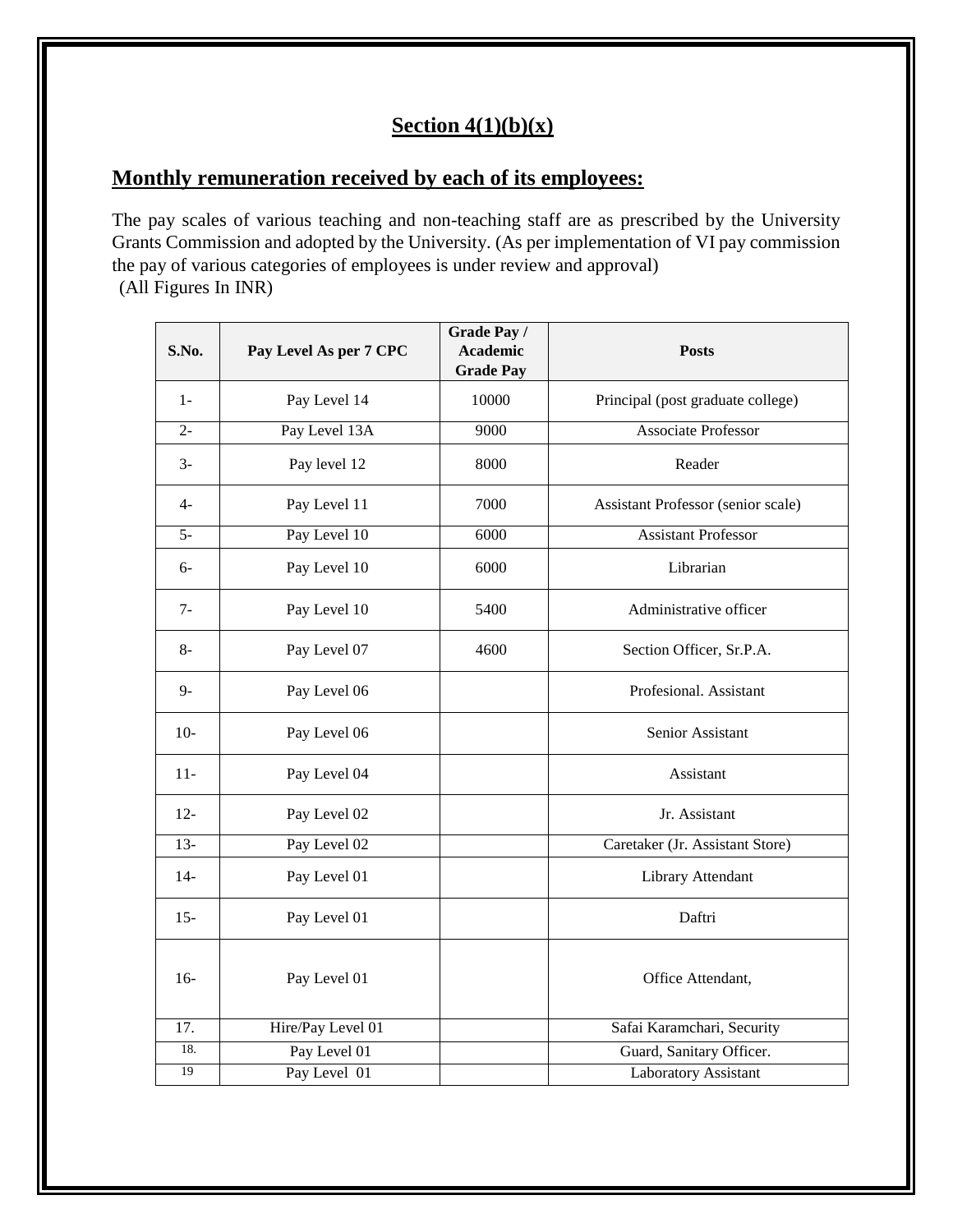## **Section 4(1)(b)(xi)**

#### **Budqet allocation and Grant Received.:**

The budget and the financial estimates are approved every year by the Governing Body and sanctioned by U. G. C.

The College is in receipt of Plan/Non Plan Grant from UGC.

## **Section 4(1)(b)(xii)**

#### **Manner of Execution of subsidy proqrammes:**

Not applicable to the college.

## **Section 4(1)(b)(xiii)**

## **(A) Concessions granted by the college'- \*\*\*\*\***

*Various concessions that are available to various categories of students in admission to various courses are given in the Bulletin of Information.*

- 1. The children/widows/wives of the officers and men of the armed forces including paramilitary personnel, killed/disabled in action or those who died/were disabled on duty. Relaxation to the extent of 5% marks in the aggregate or in the subjects, as the case may be given to determine their eligibility to the concerned courses (except in courses having entrance tests)
- 2. 5% seats are reserved for physically challenged candidates for admission to undergraduate courses.
- 3. The Kashmiri migrants as and when recommended by the University.
- 4. 5% of the total number of seats (except those courses where there is an admission test or where there are centralized admissions) are offered for admission on the basis of sports and co-curricular distinctions.
- 5. 50% of the total number of seats are reserved for Sikh Minority Candidates.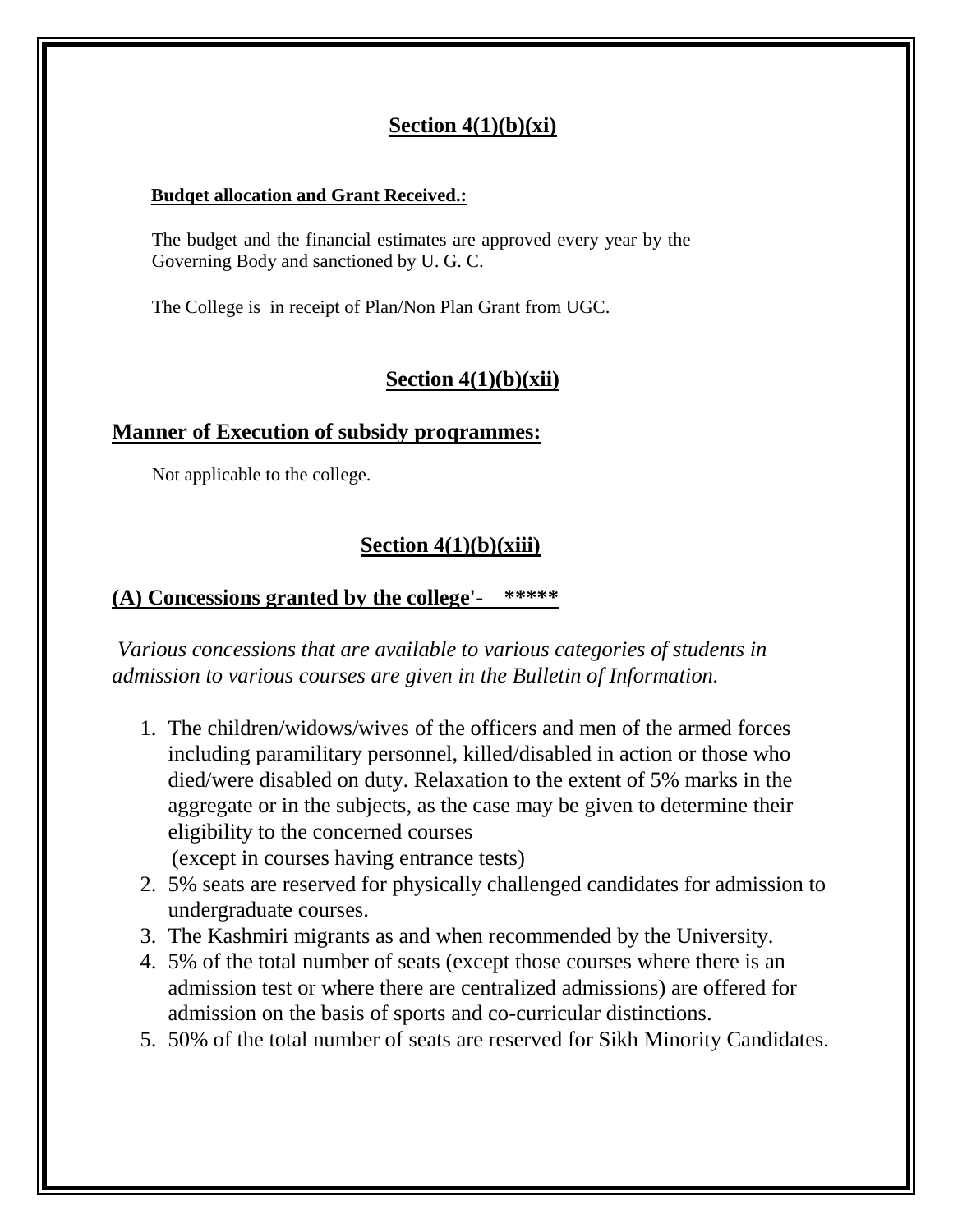#### **NB**

*The above reservations may vary with any decision taken by the*

- (A) University or directions from the Central Government. Details of such concessions are available in the admission brochures for respective courses.
- (B) Concessions availed by the College

The college is not availing any concession of excise or custom duties

The college having been declared a minority educational institution by the national commission for minorities: Government of India. Resultant changes regarding reservations will be notified when applicable.

## **Section 4(1)(b)(xiv)**

## **Information available in electronic form:**

All relevant manuals hereunder and other information about the college is available on the college website www.<https://mscw.ac.in/>

# **Section 4(1)(b)(xv)**

## **Means, methods and facilities available to citizens for obtaining information:**

Through the Notice Boards, College Prospectus, University Calendar and college website. Information for the general public is disseminated occasionally through press releases, advertisements etc.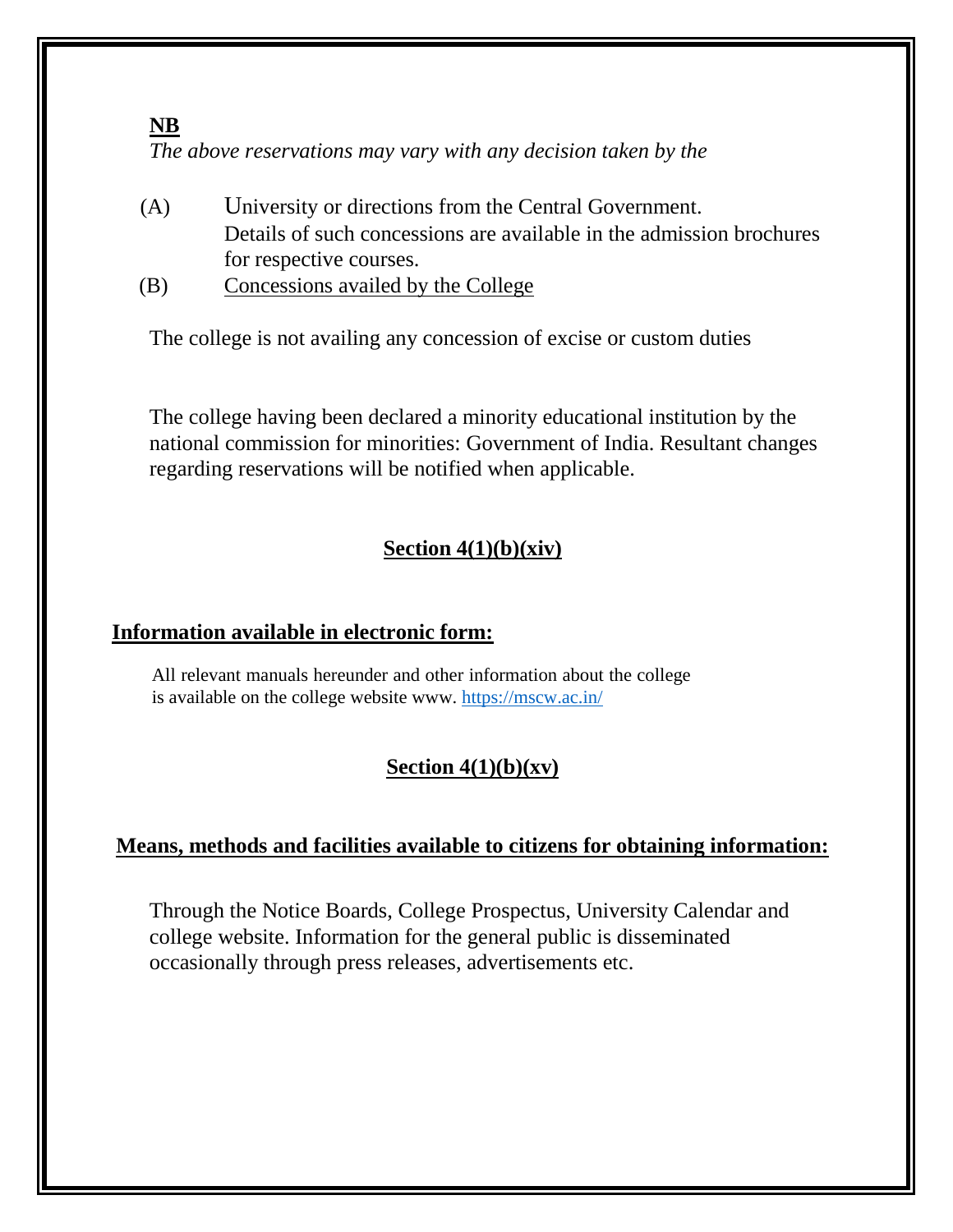# **Section 4(1)(b)(xvi)**

The following members will act as the public information officer and appellate authority of Mata Sundri College For Women, University of Delhi, Delhi under RTI act 2005.

| Sr.No | <b>Designated</b>             | <b>Name</b>               | <b>Designation and</b><br><b>Address</b>                                                    | <b>Contact/Telephon</b><br>e/ Fax No./Mobile<br>No. | <b>E-Mail Address</b>      |
|-------|-------------------------------|---------------------------|---------------------------------------------------------------------------------------------|-----------------------------------------------------|----------------------------|
| 1     | Public Information<br>officer | Ms.<br>Amarjyoti<br>Josen | Mata Sundri College<br>For Women, Mata<br>Sundri Lane, New<br>Delhi-<br>110002              | 9811811626                                          | amarjyotijosen@ms.du.ac.in |
| 2     | Appellate<br>Authority        | Prof.<br>Harpreet Kaur    | Principal<br>Mata Sundri College<br>For Women, Mata<br>Sundri Lane, New<br>Delhi-<br>110002 | 011-23221449                                        | principalmsc@ms.du.ac.in   |

# **Section 4(1)(b)(xvii)**

## **Other Information:-**

The person seeking information may apply on a plain paper giving particulars of information being sought and his/her correct address for communication.

The application has to be accompanied with the prescribed fee (at present a fee of Rs. 10/-) The fee is payable with each application which is towards the cost of processing the request.

*The schedule of fees can be obtained from the Public Information Officer of the Mata Sundri College for Women. For the time being the rates are as follows:*

- 1. Rs. 2/- per page of A-4 or A-5 size
- 2. Actual cost for sizes bigger than A-4 or A-5.

In case of printed material, the printed copies could be had from the College sales counter/authorized sales agents on payment.